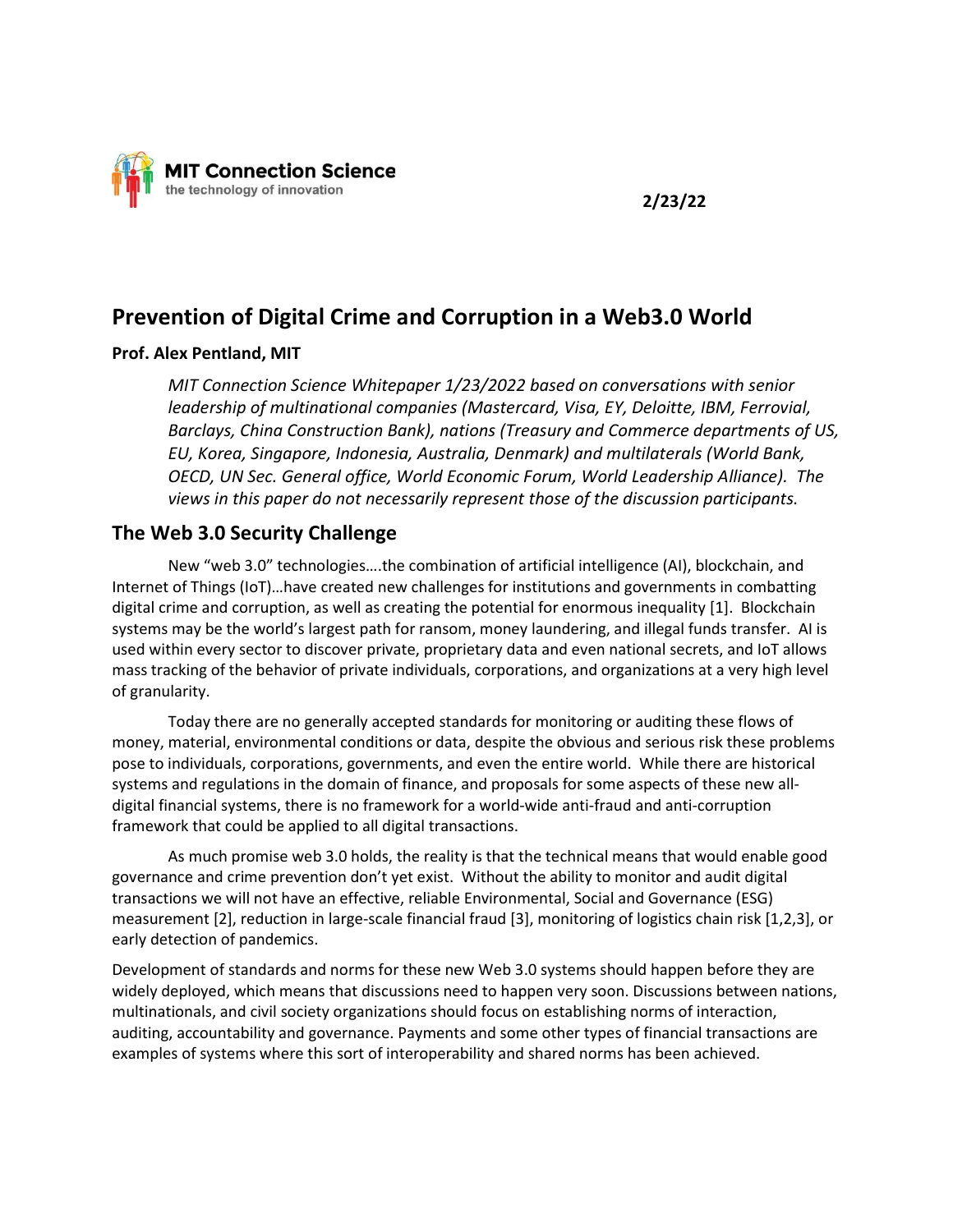This suggests that a new "Digital Bretton Woods" multilateral effort is required, with the goal of developing a multilateral body to provide guidance for Web 3.0 platforms both for industry-developed platforms and those developed by China, Singapore and Switzerland. Unlike the World War II Bretton Woods effort, such coordination must not only be centered around banking and finance but must be intimately dependent on digital technical standards for trade and the unified risk-assessment science needed to measure and forecast interactions between finance, sustainability and social factors. Such a body need not be expensive or large, as illustrated by the governance oversight platforms developed for the Internet and the World Wide Web.

### An Architecture for Web 3.0 Governance and Audit

Transparency, accountability and fairness are the basis for justice and good governance. These public goods are in tension with individual privacy, proprietary business data, and state secrets. Historically personal, company, and state secrets were protected by physically hiding them and by norms prohibiting discussion. In the modern era we have developed more formal governance and crime prevention methods, such as the census (which puts certain information in the public domain), regular reporting of summary information (tax forms, company reports) that guide financial investment and potentially signal problems, and rules for maintaining private records for investigative audit.

The tension between making information available and keeping it secret is everywhere in these systems, and is usually solved by either trusting the state to hold the data secret (e.g., tax records) or making them public (e.g., census and financial performance data). Unfortunately, new technologies such as blockchain, AI and IoT make existing solutions outdated. The Web 3.0 world may end up being a very lawless place, where the quick and the powerful rule with impunity and the rest of us are "mined" for our resources

This whitepaper will lay out technical capabilities and system architecture that allow balancing the needs of individuals and the public while at the same time reducing risks of crime, corruption, and unintended consequences. Our approach is based on two recent mathematical advances. The first is development of methods for constructing aggregate census-like data, including public performance and impact reports from companies and nations, without risk of exposing personal, company, or state data and without having to trust third parties such as government agencies. The second is a method of proving that your operations are conforming to laws and are property reflected in your reports without revealing private, proprietary, or secret data. Both methods have the separate advantage that they are very sensitive and quick methods to detect and isolate fraud or attack by third parties.

The first new mathematical advance that we will make use of is the recent development of distributed computing technologies such as Secure Multiparty Computation (SMC) and distributed ledgers employing cryptographic constructs such as Merkle trees. These technologies allow trusted, auditable computing that can automatically compute legal reports (e.g., tax, legal compliance, medical treatment data) and public, census-like data without endangering privacy, security, or state secrets. For instance, in [4] we developed a protocol that turns a blockchain into an automated access-control manager that does not require trust in a third party. Transactions in this system are used to carry instructions, such as storing, querying and sharing data, making it possible to create a trusted, privacypreserving system for the full range of reporting requirements without exposing the underlying data.

The second new mathematical advance is development of Cryptographic Proofs (CP) that guarantee that transactions and ledgers conform to legal guidelines, and which allow immediate identification of suspicious transactions and accumulations for more detailed auditing. For instance, we have demonstrated in [5] a system that uses cryptographic proofs on distributed ledgers to ensure the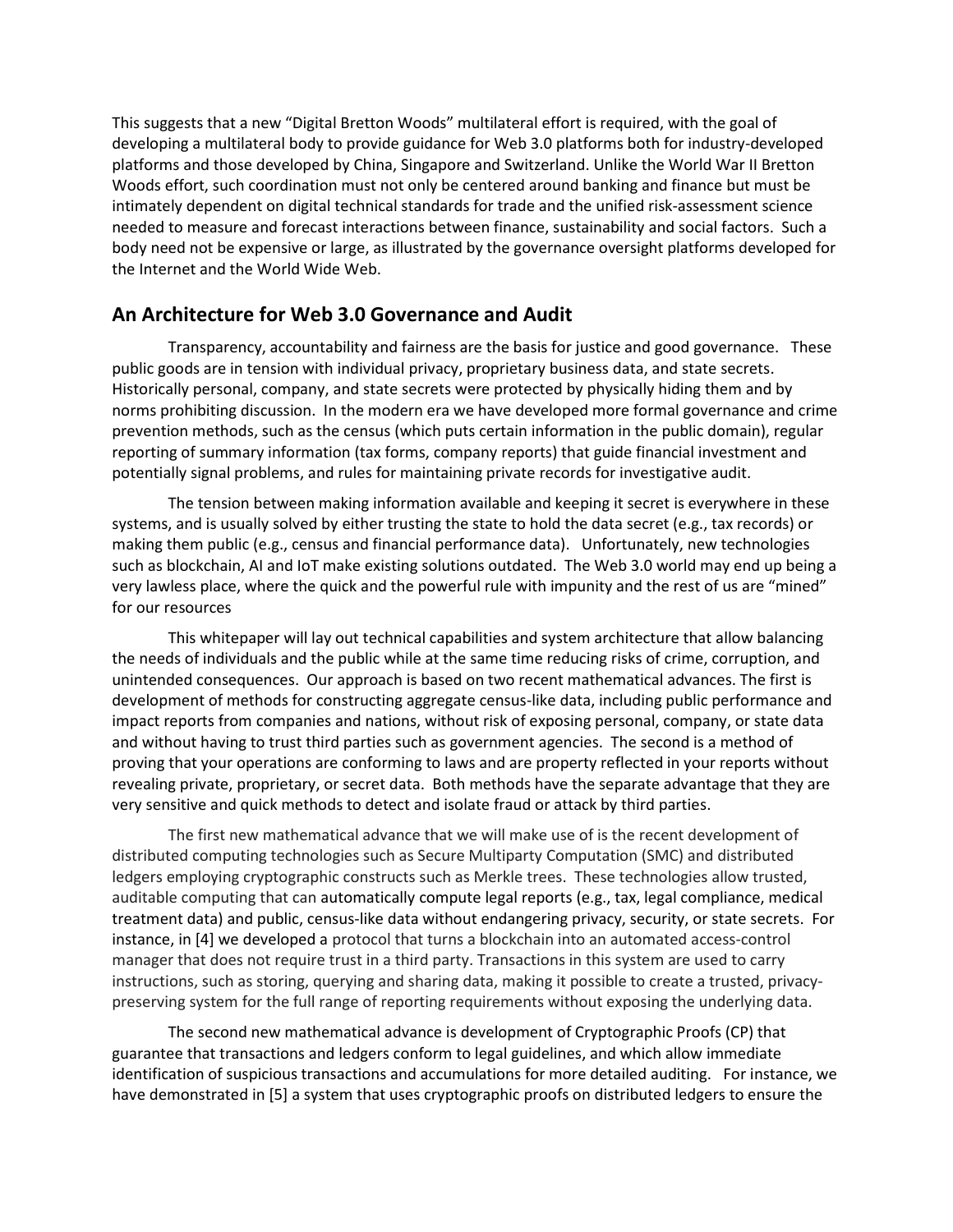secure cooperation of large groups of actors (individuals, companies, nations) by encapsulating transactions in an authenticated data structure known as a Merkle tree. With this method, regulators can provide a legal "blueprint" for the economy without specifying data or details. In other words, transaction verification can be separated from data itself, by having economic actors "prove" their integrity to their peers by exchanging cryptographic proofs. This allows continuous compliance guarantees for transactions in areas ranging from finance, to environmental and healthcare monitoring.

Supporting these publishing and compliance elements must be a ledger technology that immutably records each transaction for risk reduction through legal compliance, fraud or corruption detection, and ensuring fairness and lack of bias. As new technological solutions emerge to manage increased data utilization within an organization – such as logical data warehousing, cloud data, datahubs, etc. – there is a corresponding need for organizations to incorporate data auditing as a core part of the data management lifecycle.

The need for audit is driven not only by internal Enterprise data-consistency requirements, but also from regulatory compliance requirements notably when organizations obtain and utilize personal data (e.g. EU GDPR [6] and EU Data Governance [7]). Included is data provenance tracking (e.g., data use permissions), data derivation (for instance, decisions of an AI system), and tracking of direct access and indirect access to data.

The goal of a *data audit infrastructure* is to collect, organize and maintain evidence of data ingestion, usage and archiving across the various business units of an organization. The data audit infrastructure must be agnostic as to user/employee, applications and the data types. The advent of hash-chains and blockchain technology provides a core building-block for trace & audit, around which other data audit functions can be developed.

Computer code development platforms such as GitHub [8] have been using many of these methods for nearly a decade now. Periodically the change-logs and access-logs are further summarized into a hash tree structure (e.g. Merkle tree) anchored to a distributed ledger, and summary statistics published for regulatory compliance or financial reporting, using techniques like Secure Multiparty Computation (SMC) and Cryptographic Proofs (CP), which guarantee protection of the underlying data. This SMC, CP and Merkle tree approach provides important benefits to data management systems employed by many organizations today, including independence from information type, lightweight anchors, persistence and privacy-preservation, and enables automated post-event audit.

 Modern organizations in the digital economy will not only rely more on its own data, but it will also rely increasingly on data held by other entities. This dependence opens many opportunities for fraud and corruption which needs mitigation. New methods to share insights and perform jointcomputations between parties without disclosing plaintext data, such as SMC and CP are being developed, and will reach the market in the next 3-5 years. This inter-dependence for data among business partners also introduces challenges from the perspective of audit, taxation and regulatory compliance. For example, organizations which share insights (e.g. using the OPAL paradigm [9]) must be able to prove to auditors of the interactions between them through the appropriate APIs. Thus, the notion of a lightweight audit-log blockchain discussed above lends itself for utilization also for crossenterprise interactions, whether in the context of the sharing of insights, or in asset-related transactions.

The potential benefit of a lightweight blockchain that carries minimal information – consisting of records of a hash-value and tag (as a context identifier) – is increasingly being recognized by the industry. It is often referred to as a ``witness blockchain'' denoting its main task as a time-stamp for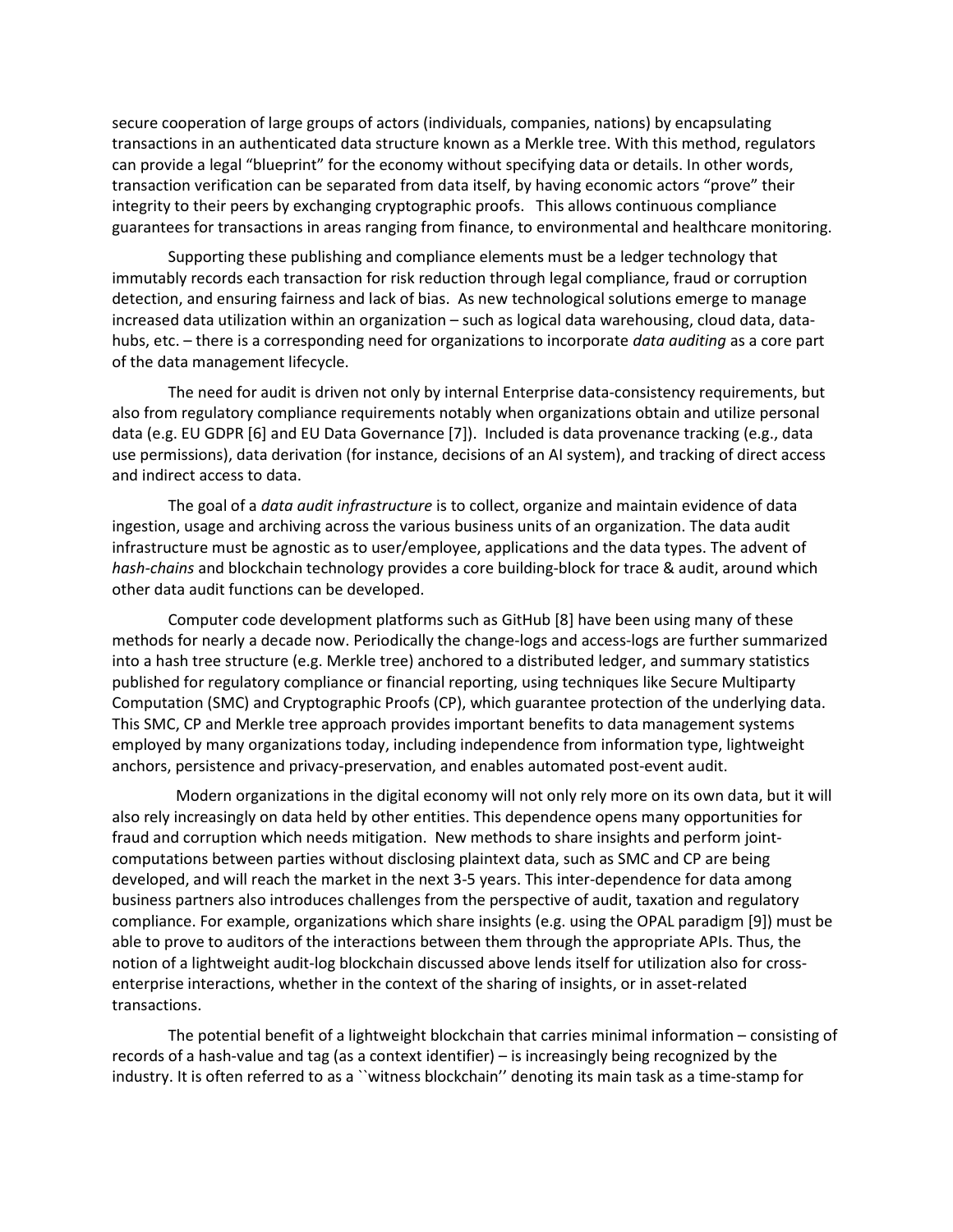hash-values. European Blockchain Service Infrastructure (EBSI) project [10] refers to something similar as its "notarization" blockchain.

This same model may also be utilized for cross-border transactions (e.g. digital trade [11]), which may incorporate the sharing of data and/or the movement of digital assets (e.g. electronic payments). For instance, the entities involved can be private-sector organizations (e.g. commercial banks) or public-sector organizations (e.g. Border Port Authorities)

# **Conclusion**

Both the financial crash of 2008, the current pandemic and attendant supply chain problems have laid bare the inadequacy of current systems, both in terms of their inability to prevent fraud, forecast and manage crises, and to prevent systemic exclusion or bias against of many parts of society. These challenges aren't solved by current Web 3.0 technologies alone, and without the sort of governance and auditing mechanisms discussed in this whitepaper it is possible that Web 3.0 could actually exacerbate these problems. To build a safer, inclusive, innovative and equitable global economy there needs to be access to robust, timely and comprehensive "rich census data" including aggregated transaction data. As emphasized in the recent G20 meeting, open access to this sort of data will allow stakeholders to more quickly, and with greater certainty, forecast sources of local and global risks, ranging from financial crashes, to climate change, to pandemics, to systemic racial and gender discrimination to other precursors of social unrest.

Coordinated multinational and national systems that allow unified and agile response is required. The need for technologies such as secure, privacy-preserving digital ID, accurate records of cross-border trade, and real-time sharing of health data are becoming urgent. There are of course many relevant initiatives underway, but there is no overarching vision and so gaps and contradictions are everywhere. The technology to build effective systems exists, and industry is willing to lead the way in deployment, and now governments need to enable effective, coordinated detection of attacks, fraud, and rules for proportional response.

### References

[1] https://www.weforum.org/agenda/2021/07/the-future-of-sustainable-finance/

[2] https://www.weforum.org/agenda/2021/10/how-decentralized-systems-can-help-rebuildlocal-communities/

 [3] http://www.clubmadrid.org/wp-content/uploads/2020/11/Digital-Cooperation-and-a-Better-Global-Future-1.pdf

 [4] Guy Zyskind, Oz Nathan, Alex Pentland, Decentralizing privacy: Using blockchain to protect personal data (5/2015), 2015 IEEE Security and Privacy Workshops, pp. 180-184

[5] Eduardo Castelló Ferrer, Thomas Hardjono, Alex 'Sandy' Pentland, Marco Dorigo, (2021) Secure and secret cooperation in robotic swarms, Science Robotics, Vol 6, Issue 56, arXiv:1904.09266, DOI: 10.1126/scirobotics.abf1538,

[6] European Commission, Regulation (EU) 2016/679 of the European Parliament and of the Council of 27 April 2016 on the protection of natural persons with regard to the processing of personal data and on the free movement of such data (General Data Protection Regulation), Vol. L119, pp. 1-88, 2016.

[7] European Commission, EU Data Governance Act (DGA), November 2020. Document 52020PC0767. https://eur-lex.europa.eu/legal-

content/EN/TXT/PDF/?uri=CELEX:52020PC0767&from=EN

[8] Wikipedia, Github, https://en.wikipedia.org/wiki/GitHub. Accessed 14 Jan 2022.